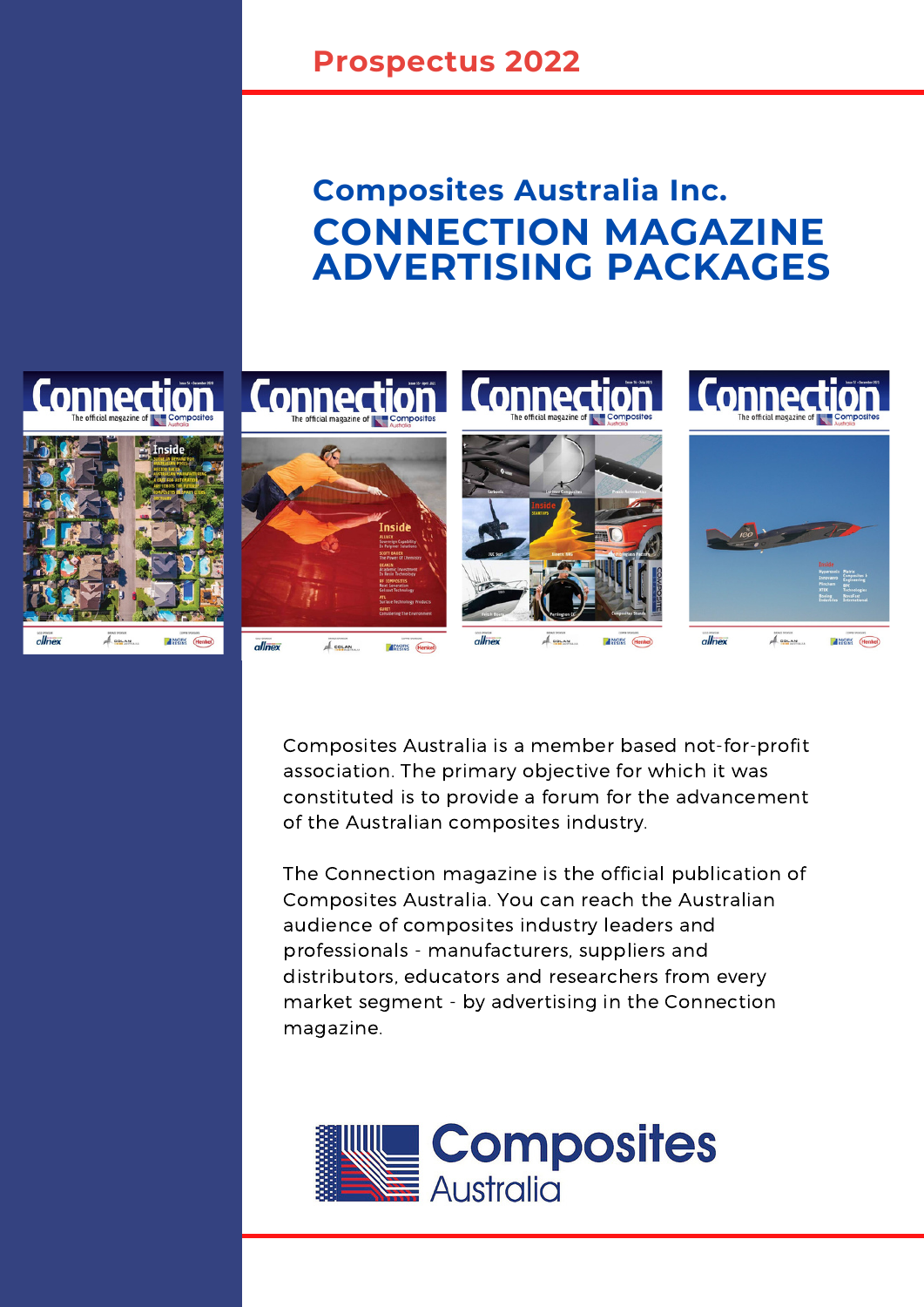## CONNECTION MAGAZINE ADVERTISING 2022

Published for over 20 years, 'Connection' is the official magazine of Composites Australia Inc - the peak body for composite manufacturers, suppliers, research and education and consultancy service providers. Published three times per annum, the 20 page full-colour publication is mailed to all financial members, other key manufacturing and industry bodies, federal and state government ministers, department and agency personnel.

The online version is directly promoted to a larger database of e-news subscribers and Twitter followers. It is freely available for download and promoted on the Composite Australia website <https://www.compositesaustralia.com.au/connection-magazine/>

With quality editorial, design and print the magazine showcases the capabilities of the Australian composites sector. It has credibility with the composite industry both in Australia and overseas and IS therefore an excellent vehicle to promote services and products to the sector.

|                        | <b>MEMBERS</b>         |                                                       | <b>NON-MEMBERS</b>     |                                                       |
|------------------------|------------------------|-------------------------------------------------------|------------------------|-------------------------------------------------------|
|                        | Per issue<br>(Inc GST) | Package of 3+<br>issues. Price per<br>issue (inc GST) | Per issue<br>(Inc GST) | Package of 3+<br>issues. Price per<br>issue (inc GST) |
| Full Page              | \$1,861                | \$1,238                                               | \$2,100                | \$1,927                                               |
| Half Page              | \$860                  | \$719                                                 | \$1,300                | \$1,080                                               |
| Single column 1/3 page | \$545                  | \$492                                                 | \$926                  | \$860                                                 |
| Quarter page           | \$415                  | \$373                                                 | \$720                  | \$668                                                 |
| Inserts* (1 item)      | \$440                  | \$400                                                 | \$800                  | \$703                                                 |

### **ADVERTISING RATES**

#### **ADVERTISING ARTWORK SPECIFICATIONS**

|                           | Height<br>(mm) | Width<br>(mm) |  |
|---------------------------|----------------|---------------|--|
| Full Page (A4)            | 297            | 210           |  |
| Half Page Horizontal (A5) | 118            | 175           |  |
| Quarter page              | 118            | 86            |  |
|                           |                |               |  |

Single Column (⅓ page)

\*Note: All dimensions ate tri. Please add 3mm bleed \*\* Prices are subject to annual increase equivalent of CPI